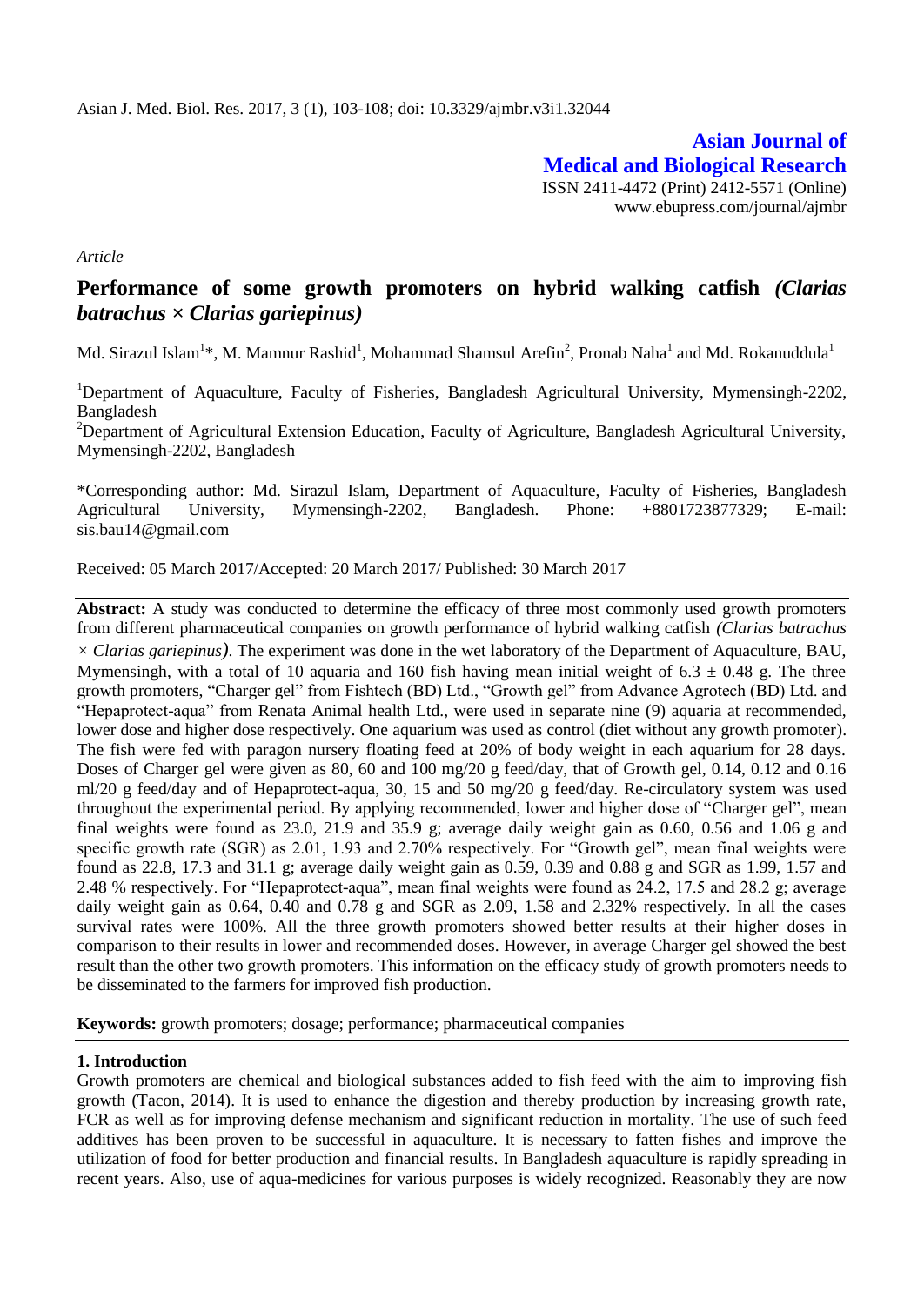essential components for intensive health management, feed formulation and growth promotion. It has been recognized that farmers have been using those aqua-drugs without knowing their efficacy. This is due to lack of information regarding the present status and consequence of aqua-drug use in aqua-health-development. So, it is necessary to test every group of growth promoters individually and present the expected results to the aquaculturists. After the introduction of growth promoters few researches have undertaken some works (Rahman *et al.,* 2012; Chandra *et al.,* 2013; Al-Mamun, 2013; Ariful *et al.,* 2014; Mahmud, 2015) but their results were not adequate. In this point of view, it is necessary to evaluate the risk associated with the growth promoters and establish their standard doses and dosages which are in need to examine. The present study was conducted to determine the performances as well as the doses and dosages of some selected growth promoters for improving the growth of the hybrid walking catfish *(Clarias batrachus × Clarias gariepinus).*

## **2. Materials and Methods**

## **2.1. Experimental design**

The experiment was done in the wet laboratory of the Department of Aquaculture, Bangladesh Agricultural University, Mymensingh, with 10 aquaria and 160 fish for 28 days (27 May to 23 June 2016). Hybrid walking catfish *(Clarias batrachus × Clarias gariepinus)* was used. Average initial body weight of the fish was 6.3 ± 0.48 g. Total weight of fish in each aquarium was  $100 \pm 3$  g (15-16 fish). The size of each aquarium was 25 inch  $\times$  12 inch  $\times$  15 inch. Total water holding capacity of each aquarium was 50 liters. All the aquaria were covered by a synthetic net to prevent fish from jumping out. The growth promoters were supplied at their recommended doses as well as at a dose lower and higher than the recommended doses. The three growth promoters together with their company name, composition and recommended mixing dose are presented in Table 1.

## **Table 1. Description of three growth promoters.**

| <b>Trade name</b> | Company name                       | Composition                                                                                             | <b>Recommended</b><br>mixing dose |
|-------------------|------------------------------------|---------------------------------------------------------------------------------------------------------|-----------------------------------|
| Charger gel       | Fishtech (BD) Ltd.                 | 1-3D beta glucons, betain, gluco proteins<br>and from other<br>from yeast cell walls<br>natural sources | $4 g/Kg$ of fish feed             |
| Growth gel        | Advance Agrotech (BD)<br>Ltd.      | Essential vitamins, lysine methionine &<br>herbs                                                        | 10 ml/Kg of fish feed             |
| Hepaprotect-aqua  | Animal<br>health<br>Renata<br>Ltd. | Beta glucan, mannon polymer and essential<br>oil                                                        | $1-2$ g /Kg of fish feed          |

Paragon nursery feed was supplied to the experimental fish. Three aquaria were used for each growth promoter: one with the recommended dose, one with lower and one with higher than recommended dose. One aquarium was kept as control where no growth promoter was added with the feed. Sampling was done by a scoop net at seven days interval. During each sampling 10 fish were collected from each aquarium very carefully to avoid any handling stress. The weight of fish was recorded by using an electronic balance. Temperature was measured every day by a Celsius thermometer and recorded as degree Celsius  $({}^{\circ}C)$ .

# **2.2. Study of growth performances**

Following growth performances were studied.

Mean weight gain  $(g)$  = Mean final fish weight  $(g)$  - Mean initial fish weight  $(g)$ 

Average daily gain (g) = 
$$
\frac{\text{Mean Final Weight (g)} - \text{Mean Initial Weight (g)}}{\text{T T}}
$$

 $T_2 - T_1$ Where,  $T_2 - T_1 =$  Duration of the experiment (day)

Specific growth rate (SGR) (%/day) =  $\frac{\log W_2 - \log W_1}{T_2 - T_1} \times 100$ 

Where,  $W_1$  was initial live body weight (g) at time  $T_1$  (day) and  $W_2$ , final live body weight at time  $T_2$ .

 $T_2 - T_1$  = Duration of the experiment (day)

Survival rate (%) =  $\frac{N_{0.} \text{ of fish harvested}}{N_{0.} \text{ of fish stocked}} \times 100$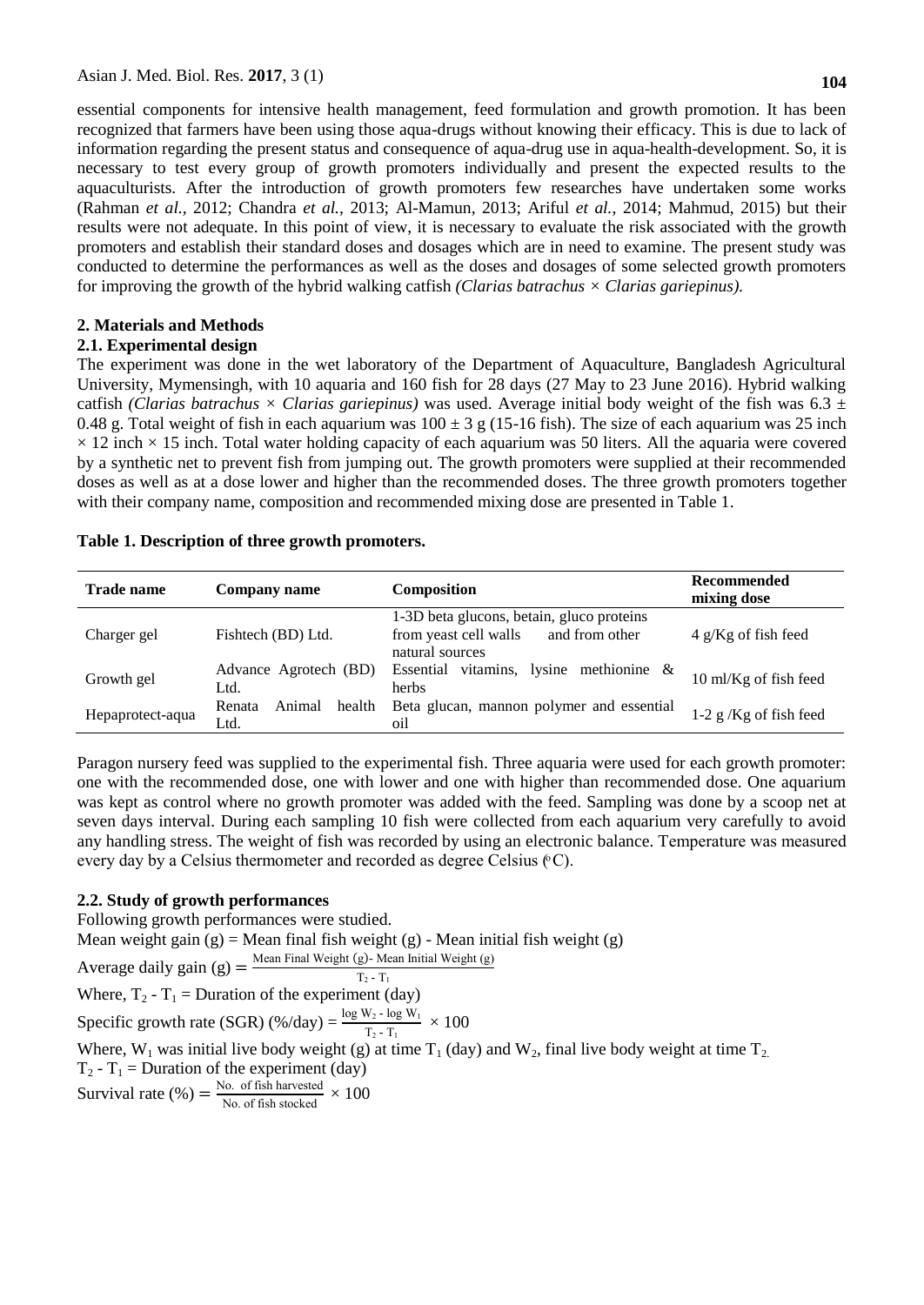## **3. Results**

The results of the three different treatments with three different growth promoters and the control one are shown below. In all the cases survival rates were 100%. The range of water temperature was 27-29 °C, the average being  $27.89 \pm 0.63$  °C.

#### **3.1. Effects growth promoters to average growth of fish after 28 days**

The average growth after 28 days of the experiment fish fed with growth promoter Charger gel with recommended dose, lower dose and higher dose were  $23.0 \pm 2.67$ ,  $21.9 \pm 1.91$  and  $35.9 \pm 2.02$  g respectively, with Growth gel,  $22.8 \pm 2.44$ ,  $17.3 \pm 1.77$  and  $31.1 \pm 2.60$  g respectively, with Hepaprotect-aqua,  $24.2 \pm 2.15$ ,  $17.5 \pm 1.58$  and  $28.2 \pm 1.87$  g respectively and without growth promoter (Control) was  $14.4 \pm 1.65$  g (Figure 1).



**Figure 1. Comparative effect of three growth promoters to average growth of fish after 28 days.**

## **3.2. Average daily weight gain (g) of fish by three growth promoters**

The average daily weight gain of the experimental fish fed with growth promoter Charger gel with recommended dose, lower dose and higher dose were 0.60, 0.56 and 1.06 g respectively, with Growth gel, 0.59, 0.39 and 0.88 g respectively, with Hepaprotect-aqua, 0.64, 0.40 and 0.78 g respectively and without growth promoter (Control) was 0.29 g (Figure 2).



## **Figure 2. Average daily weight gain of fish using three growth promoters and without growth promoter (Control).**

#### **3.3. Specific Growth Rate (SGR) of three growth promoters**

In case of recommended dose the average SGR by Charger gel, Growth gel and Hepaprotect-aqua were 2.01, 1.99 and 2.09% respectively, in case of lower dose, they were 1.93, 1.57, and 1.58% respectively, in case of higher dose, 2.70, 2.48 and 2.32% respectively and in control, 1.28% (Figure 3).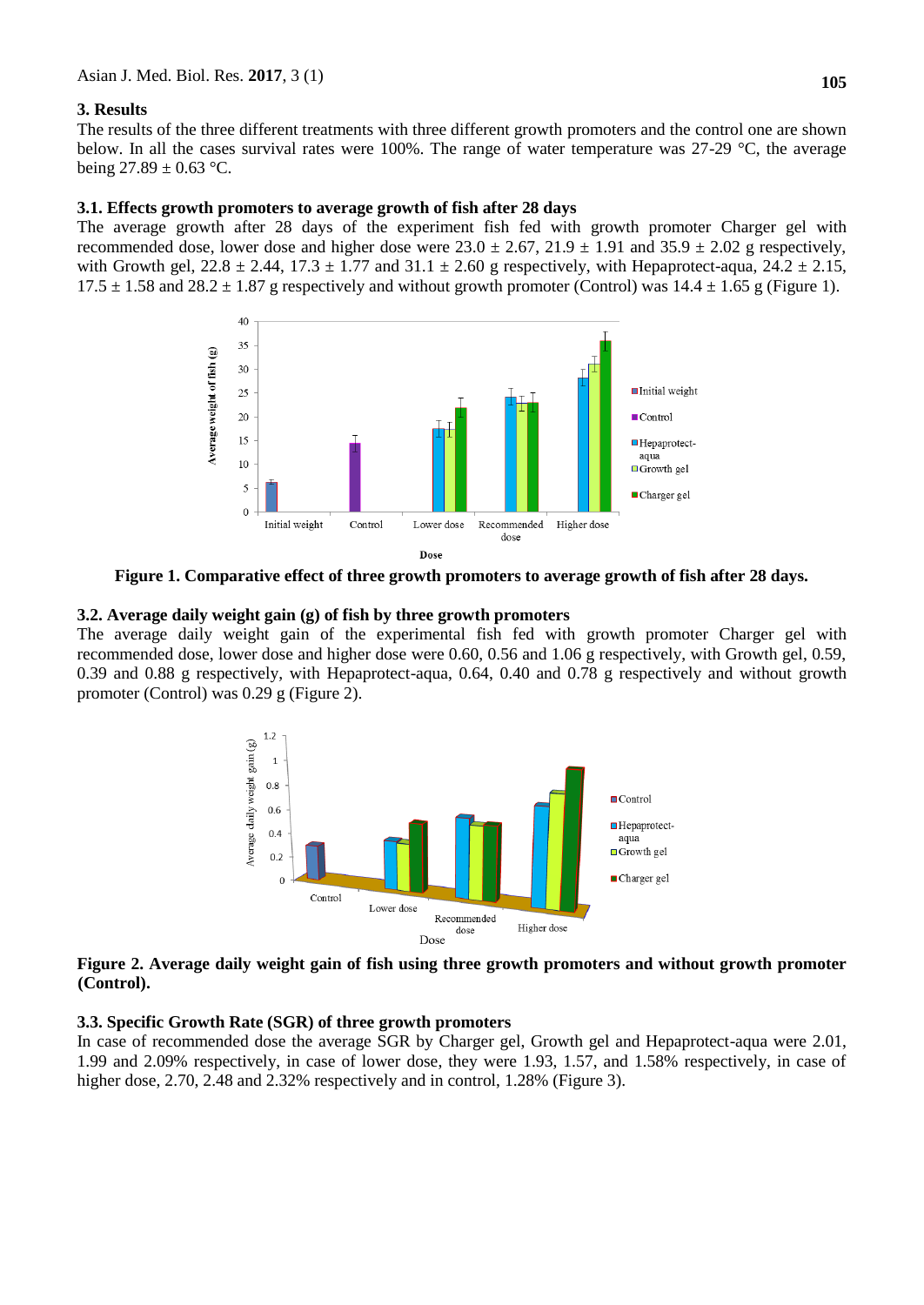

## **Figure 3. Comparison of average Specific Growth Rate (SGR) among three growth promoters.**

#### **4. Discussion**

The growth promoters play an important role in growth, reproduction, development, survivals as well as feed consumption of fish. There is a close relationship between growth promoters and physical condition of fishes. Aqua-cultural production largely depends on suitable growth promoters if the dose and dosage are in accurate form. Otherwise it may hamper the production.

Aquaculture has a significance role in the economy of Bangladesh. Over the last decade it has expanded diversified, intensified and technologically improved. The development of aquaculture activities in Bangladesh are also influenced by a numbers of aqua-medicines, specially growth promoters.

The present investigation was conducted to know the performance of various growth promoters from some pharmaceutical companies, such as "Charger gel" from Fishtech (BD) Ltd., "Growth gel" from Advance Agrotech (BD) Ltd. and "Hepaprotect-aqua" from Renata Animal health Ltd.

The US FAD (food and drug administration) requires a scientific evaluation of drug's effectiveness and safety for human and environment before approval. Also the US EPA (environmental protection agency) requires a scientific evaluation of chemicals' safety before it can be registered and sold.

The present study was carried out to justify the recommended dose of particular growth promoters.

Charger gel is a growth promoter having a composition of 1-3D beta glucans, betain, and glycoproteins from yeast cell walls and from other natural sources. Beta 1-3D glucan is a potential, valuable, and promising immunostimulant for improving immune status and controlling diseases in fish culture (Robertsen, 1999). It is also effective in all mammals and birds with its immunoenhancing properties. It has applications for prophylactic and therapeutic use. It is used as an alternative to antibiotics and vaccines for protecting farmed fish against microorganisms, or parasitic disease. It's use together with vaccines to improve the effectiveness has become popular and it is non-toxic to fish. It also works well in conjoint therapy with other treatments (Rawles *et al.,* 1997).

Betaine, a highly water soluble and therefore diffusible compound, stimulates the olfactory bulb of fish. It is found in relatively high quantities in marine invertebrates, microorganisms, and some plants (Meyers, 1987). Betaine is an effective attractant to several aquatic species. The main physiological or metabolic functions of betaine are related to osmoregulation and methyl donation. In fish, betaine can protect cells against dramatic changes in osmotic pressure. Betaine also helps prevent enzyme inhibition and plays an important role in tissues as a methyl donor in protein and energy metabolism.

Glycoproteins are proteins that have sugar molecules attached to them. These sugar molecules are actually gathered into short chains, or oligosaccharides. It helps to identify, adhere to and communicate with the cell, recognize cells and recognized immune system against foreign invaders and then defend against them. It also helps in reproduction.

Charger gel is manufactured by Growel Formulations Pvt. Ltd., Hyderabad, India and marketed in Bangladesh by Fishtech (BD) Ltd. According to manufacturer's instruction, benefits of Charger gel in fish were better utilization of feeds, improve FCR and weight gain, significant reduction of mortality, influence to build nonspecific immunity, and improve absorption of nutrients**.** Feeding trial of this feed additive in the tested catfish using three different treatments showed that after 28 days, growth performance with higher dose was found to be significantly higher than the other two doses (recommended and lower than recommended).

In the present study SGR was found to be significantly higher when Charger gel was incorporated in catfish diet at a rate of 100 mg/20 g feed/day. Further field level trials are necessary before its extensive use.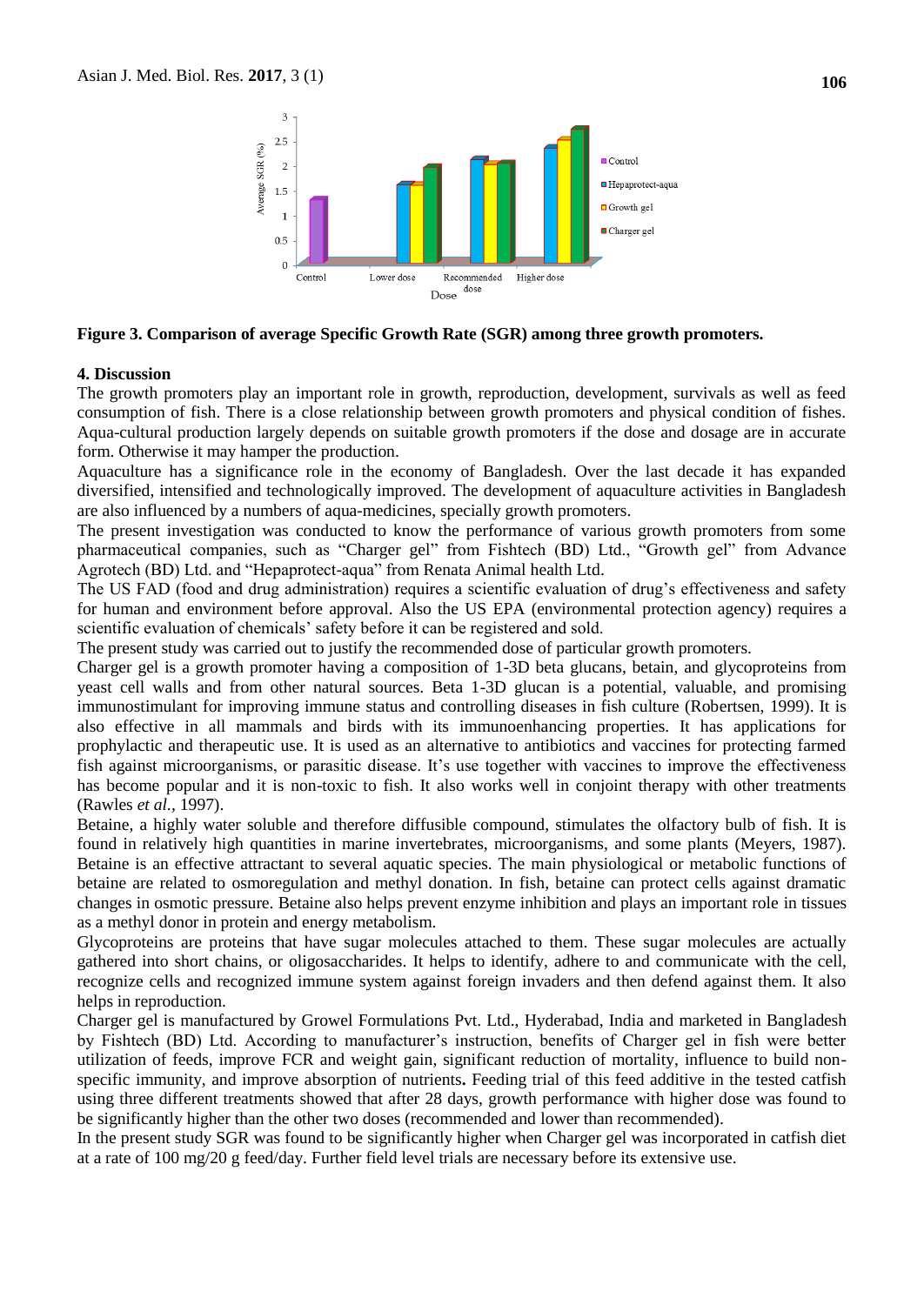Another growth promoter, Growth gel, had a composition of essential vitamins, lysine methionine & herbs. It was manufactured by American Pharma International, Andhra Pradesh, India and marketed in Bangladesh by Advanced Agrotech (BD) Ltd. Manufacturer claimed that it could enhance metabolism and energy of fish body cells, raise the efficiency of feed utilization by supplying oxygen to whole body, improve better growth body weight, improve the immune responses, excrete heavy metals and make fish glossy, healthy & active.

Fish need vitamins for health just like other animals. Vitamin A is essential for normal growth and development as well as for proper formation of bones and scales. Vitamin B-complex is necessary for proper growth, function of the nervous system, digestion of protein, and protection of the slime coat. Vitamin C is very important for disease prevention, healing, digestion, as well as proper formation of the skeleton. Vitamin D is a must for calcium and phosphorus metabolism which aids in normal development of bones and scales and Vitamin K aids in blood coagulation.

Lysine has one major function of protein deposition in animal. It is the second most limiting amino acid (Robinson and Li, 2007). Adequate dietary lysine contents improve survival and growth rate and prevent erosion and deformities of fish dorsal, pectoral and ventral fin (Keembiyehetty and Gatlin, 1992). Lysine is beneficial to fish because it helps absorption of calcium, maintains healthy blood vessels, produces antibodies, enzyme, collagen and repair tissues. It also produces carnitine which helps to convert fatty acids into energy and maintain cholesterol in the blood.

Methionine is an essential amino acid for normal growth of fish (Ahmed *et al.,* 2003). It takes part in protein synthesis and other important physiological functions (Zhou *et al.,* 2006). Fish fed methionine added diet was reported to show improved growth performance, fish utilization and immune response (Rolland *et al.,* 2015).

However, in the present study higher dose of Growth gel, 0.16 ml/20 g feed/day, showed better growth performance than the other two doses.

The third experimental feed additive, Hepaprotect-aqua, was manufactured by Renata Limited, Dhaka, Bangladesh and marketed in Bangladesh by Renata Animal health Ltd. It was a nutritional supplement by βglucan, mannon polymer and essential oil. The company claimed that Hepaprotect-aqua could enhance and improve self-defense mechanism, enrich essential minerals and vitamin combinations for productivity and growth and treat liver disease. Vetvicka *et al.* (2013) reported that administration of β-glucan through immersion, dietary inclusion or injection was found to enhance many types of immune responses and resistance to bacterial and viral infections in many fish species.

Mannan oligosaccharide as nutritional supplements was found to be able to improve gastrointestinal health, overall health as well as wellbeing, energy levels and performance. Dimitroglou *et al.* (2010) showed that mannan oligosaccharide incorporated into live feeds retarded *Vibrio* species levels and could improve fish health and production. They also reported that mannan oligosaccharide improved growth performance and feed utilization in gilthead sea bream.

The recommended dose of this growth promoter, 30 mg/20 g feed/day, showed significantly higher rate of growth than the other two doses.

In the present experiment "Charger gel" from Fishtech (BD) Ltd, showed the best average result in the higher dose which was very much higher than other doses. Also "Growth gel" from Advance Agrotech (BD) Ltd. showed better performance of higher dose than the recommended and lower doses. So, the companies may carry out more researches in favor of their recommended doses.

Another growth promoter "Hepaprotect-aqua" from Renata Animal health Ltd. showed good result of recommended dose than higher one and lower dose.

## **5. Conclusions**

In the present study three selected growth promoters Charger gel, Growth gel and Hepaprotect-aqua were used. For each growth promoters three dosages as recommended, higher and lower dose were applied to access the safe and effective dose which will give the best results than other as well as than the control section. All the three growth promoters showed better results at their higher doses in comparison to their results in lower and recommended doses. However, in average Charger gel showed the best result than the other two growth promoters. This information on the efficacy study of growth promoters needs to be disseminated to the farmers for improved fish production. Aquaculture is gradually coming in common practice in Bangladesh. Growth increment in aquaculture species can be of great value if the growth promoters are used properly. The results of the present work would be helpful for the aquaculture production in Bangladesh.